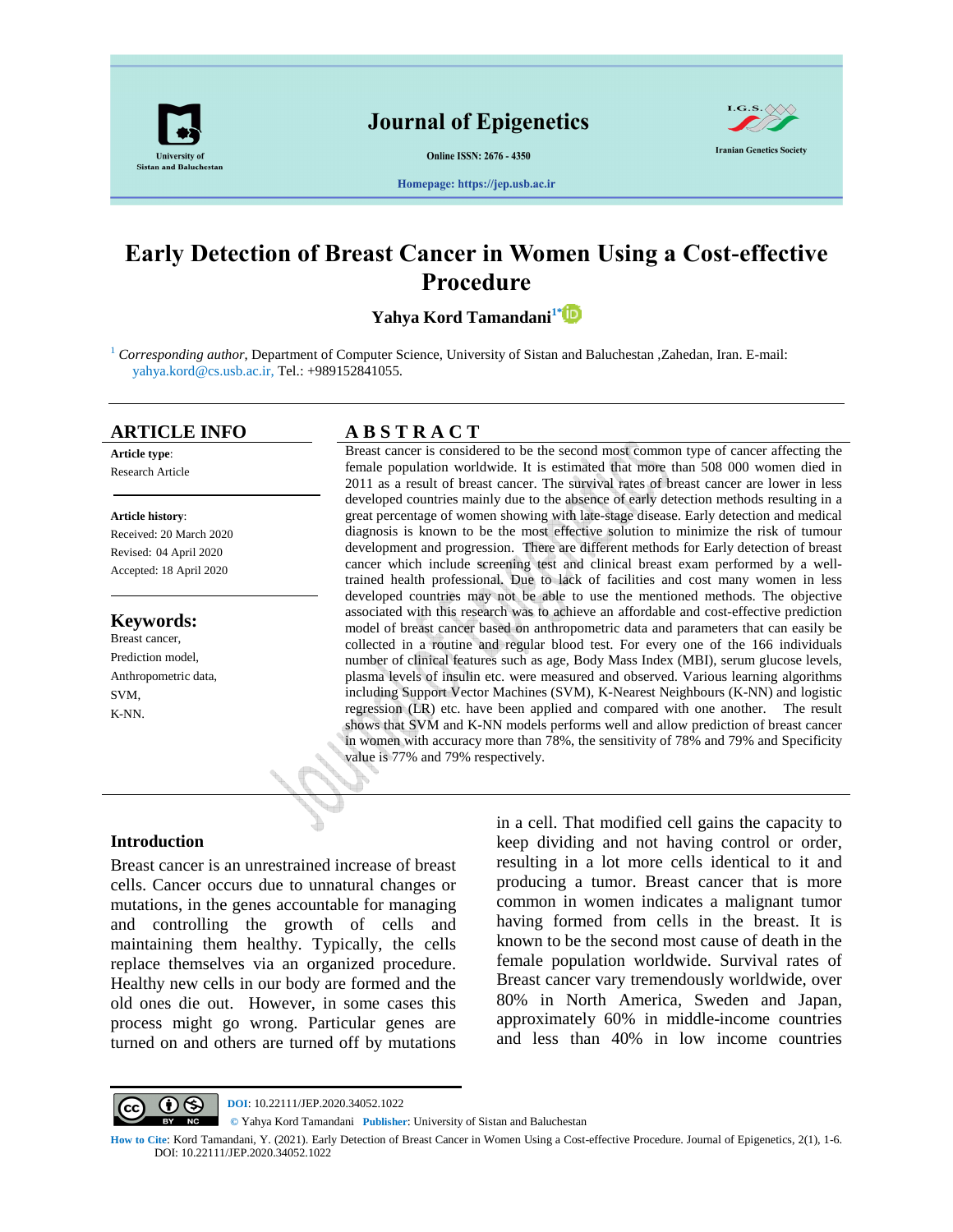(Coleman, Quaresma et al.2008). The high death rates in low-income and less developed countries are mostly due to the absence of facilities for early detection, resulting in a huge percentage of females having late-stage cancer. Hence the major health issue here, is to find these breast cancers early in individual women with the hope of decreasing their chances of dying from breast cancer and to provide them with better treatment options. Focusing on early detection is essential in order to prevent the growth of breast cancer. Hence number of researches using different strategies has been done on it (Guan Z, Yu H et al.2019). There are also several medical imaging techniques used for early detection of breast cancer. One Popular example of such techniques is mammography. Mammography is great at identifying little tiny white dots on a mammogram which represent calcification of the earliest stage of breast cancer. Mammography has been shown to reduce mortality from breast cancer. Other medical imaging techniques for breast cancer include breast ultrasound and magnetic resonance imaging (MRI). Table 1 shows the comparison of most frequently used image screening techniques and their limitations for detection of breast cancer (Wang L.2017). Indeed, breast cancer screening strategy is a vital method allowing for early detection and diagnosis. However effective models of prediction that are based on gathered records from routine blood test and consultation are required to offer an essential contribution through additional tools for screening. The objective associated with this research was to achieve a cost-effective prediction model for detection of breast cancer based on anthropometric data and parameters that can easily be collected in a routine and regular blood test.

 $\mathcal{R}$ 

| Table 1. Duret ent breast servening includus and their immations. |                                    |              |              |                           |                 |  |
|-------------------------------------------------------------------|------------------------------------|--------------|--------------|---------------------------|-----------------|--|
| <b>Type</b>                                                       | <b>Usage</b>                       | Sensitivity* | Specificity* | limitations               | <b>Time</b>     |  |
|                                                                   |                                    |              |              |                           | <b>Required</b> |  |
| <b>Mammography</b>                                                | Screening tool for early detection | 67.8%        | 75.0%        | Low sensitivity and       | Less than a     |  |
|                                                                   | of breast cancer in women          |              |              | specificity, increase in  | minute          |  |
|                                                                   |                                    |              |              | tissue density drops the  |                 |  |
|                                                                   |                                    |              |              | sensitivity level         |                 |  |
| <b>Ultrasound</b>                                                 | Evaluation of lumps detected in    | 83.0%        | 34.0%        | Low sensitivity; well-    | $10-20$ minutes |  |
|                                                                   | mammography; Not appropriate       |              |              | trained operator is       |                 |  |
|                                                                   | for bony structures                |              |              | needed throughout         |                 |  |
|                                                                   |                                    |              |              | examination; resolution   |                 |  |
|                                                                   |                                    |              |              | of image is low;          |                 |  |
| <b>Magnetic</b>                                                   | Using a large magnet and radio     | 94.4%        | 26.4%        | Unable to detect all type | 40–60 minutes   |  |
| <b>Resonance</b>                                                  | waves in order to look at small    |              |              | of cancer such as         |                 |  |
| <b>Imaging</b>                                                    | details of soft tissues.           |              |              | lobular carcinoma;        |                 |  |
| (MRI)                                                             |                                    |              |              | costly;                   |                 |  |
| Computed                                                          | Determining and imaging distant    | 91%          | 93%          | Risk of radiation; costly | 5 minutes       |  |
| Tomography                                                        | cancer                             |              |              | scanner;                  |                 |  |
| (CT)                                                              |                                    |              |              |                           |                 |  |
| <b>Positron</b>                                                   | Imaging test to show how tissues   | 61.0%        | 80.0%        | Radioactive tracer        | $90 - 240$      |  |
| <b>Emission</b>                                                   | and organs in body are             |              |              | injection                 | minutes         |  |
| Tomography                                                        | functioning                        |              |              |                           |                 |  |
| (PET)                                                             |                                    |              |              |                           |                 |  |

**Table 1: Different breast screening methods and their limitations.** 

\* Sensitivity and specificity are related to the types of cancer and breast composition.

#### **Related work**

Number of recent researches using different cancer biomarkers has been done on early detection of breast cancer (Bartosik, Jirakova et al .2019). In (Crisóstomo J, et al.2016) classical biomarkers for breast cancer have been reviewed, the tactics for the development of new biomarkers have been highlighted. In (Patrício, M., Pereira et al.2018) based on only four biomarkers that are glucose, resistin, BMI and age the prediction of breast cancer has been done. The existence of breast cancer in females has been predicted with sensitivity of 88% and specificity of 90%. In (Santillan-Benitez JG, et al.2013) also four variables namely BMI, leptin, L/A ratio and cancer antigen (CA) 15-3 were analyzed in order to predict which women are at high risk to developing breast cancer. For the prediction model a sensitivity of 83.3% and specificity of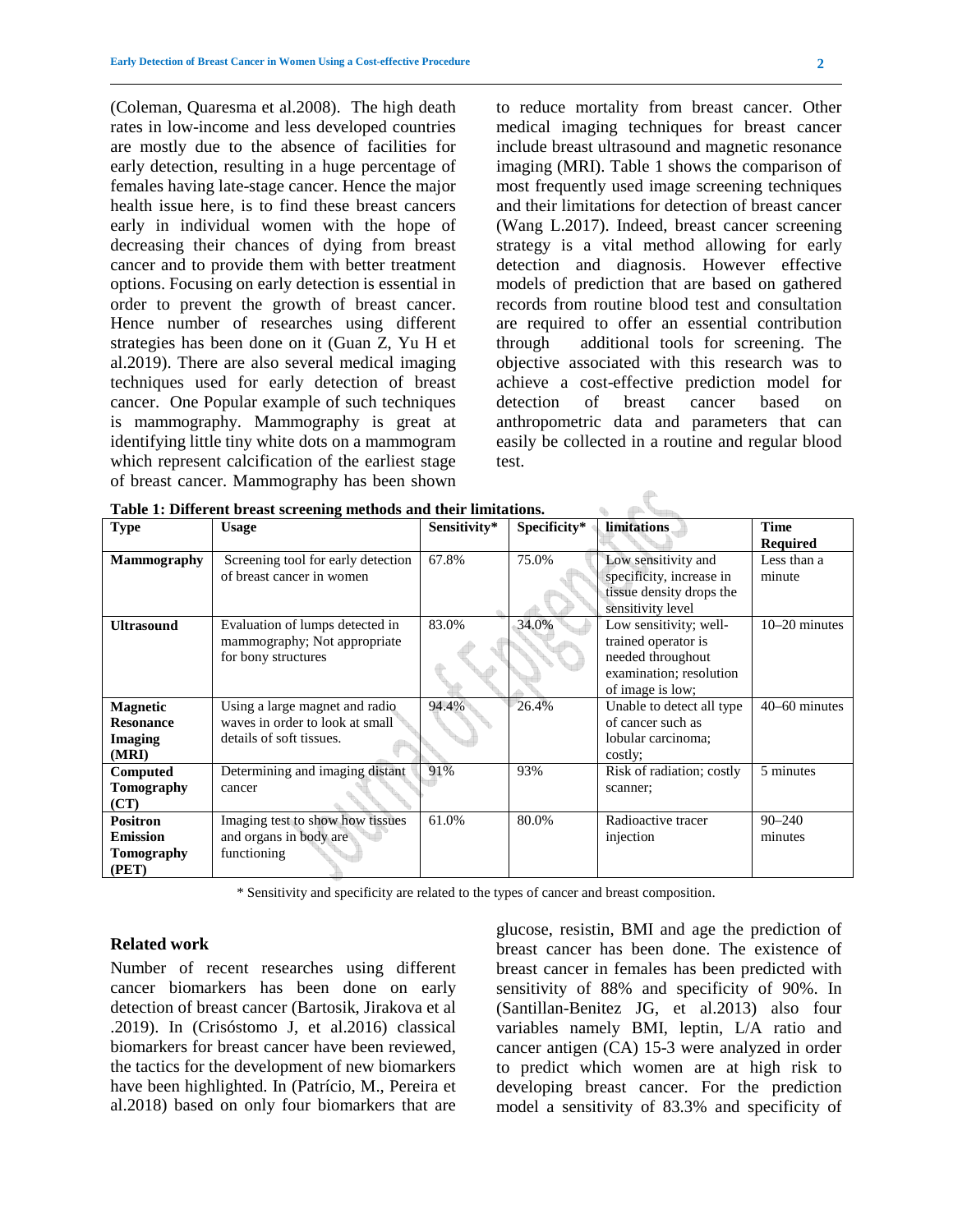80% was reported. In (Assiri AM, Kamel et al.2015) CA15-3, hsCRP, resistin, visfatin and leptin were used as biomarkers for early detection of breast cancer in women. They measured by enzyme-linked immunosorbent assay (ELISA). ROC (receiver operating characteristic curve) analysis for serum values of leptin shown AUC=0.795; 95% CI, 0.724-0.866. Resistin revealed AUC(area under the curve )=0.875; 95% CI, 0.821-0.928. Study stated that visfatin more than 12.2ng/mL confirmed a sensitivity and specificity of 97.6% and 92.6%, respectively and AUC=0.724; 95% CI, 0.643-0.804. Different machine learning techniques have been implemented to databases that are publicly available in the UCI Machine Learning Repository (Toprak, A. 2018). In (Chaurasia, Pal .2014) the performance of various supervised learning classifiers, including Naive Bayes, Decision Tree and SVM-RBF were evaluated in an effort to discover the most effective classifier in breast cancer datasets. The research revealed that SVM-RBF kernel has a higher accuracy compared with other classifiers; according to the study the level of accuracy was 96.84% on the Wisconsin Breast Cancer Dataset (WBCD). The Model offered in this research is based on a

population of females early-diagnosed with breast cancer. The collected data used in this work are described on the Dataset section. In the Methodology section contains characteristics of different classification algorithms that were implemented in the article. In the result section the overall performance of each model is discussed.

#### **Dataset**

The dataset used in this paper is publically available in (Patrício, M., Pereira et al.2018). To create the dataset samples are taken from Females lately recognized as having breast cancer from the Gynecology Department of the University Hospital Centre of Coimbra (CHUC). For any individual, the positive test result was obtained from a positive mammography and was verified histologically. All of the samples were collected prior to the treatment. A total of 52 healthy volunteers in addition to 62 females having breast cancer were included in the dataset. Blood samples for all the individuals were collected following an overnight fasting at the same time. Data that are used as biomarker in this study are given in Table 2.

**Table 2: List of biomarkers and method of analyzing used in this study** 

| <b>Breast</b>      | <b>Description</b>                             | <b>Method of analyzing</b>                     | values  |
|--------------------|------------------------------------------------|------------------------------------------------|---------|
| <b>Cancer</b>      |                                                |                                                |         |
| biomarkers         |                                                |                                                |         |
| Age                | Age of patient                                 |                                                | numeric |
|                    |                                                |                                                |         |
| BMI                | The BMI, expressed in kg/m2                    | Determined by dividing the weight by the       | numeric |
|                    |                                                | squared height                                 |         |
| <b>Glucose</b>     | Serum Glucose levels were deter-mined by an    | Olympusn kit - Diagnóstica Portugal,           | numeric |
|                    | automatic analyser                             | Produtos de Diagnós- tico SA, Portugal         |         |
| <b>Insulin</b>     | Plasma levels of Insulin                       | ELISA kit using Mercodia Insulin ELISA,        | numeric |
|                    |                                                | Mercodia AB, Sweden                            |         |
| <b>HOMA</b>        | Homeostasis Model Assessment (HOMA) index      | HOMA = logarithm ((If) x (Gf)) / 22.5,         | numeric |
|                    | was calculated to evaluate in-sulin resistance | where (If) is the fasting insulin level        |         |
|                    |                                                | $(\mu U/mL)$ and $(Gf)$ is the fasting Glucose |         |
|                    |                                                | level $(mmol/L)$                               |         |
| Leptin             | Serum values of Leptin                         | Kit of Duo Set ELISA Development               | numeric |
|                    |                                                | System Human Leptin R&D System, UK             |         |
| <b>Adiponectin</b> | Serum values of Adiponectin                    | Kit of Duo Set ELISA Development               | numeric |
|                    |                                                | System Human Adiponectin R&D System,           |         |
|                    |                                                | UK                                             |         |
| <b>Resistin</b>    | Serum values of Resistin                       | Kit of Duo Set ELISA Development               | numeric |
|                    |                                                | System Human Resistin R&D System, UK           |         |
| $MCP_1$            | Chemokine Monocyte Chemoattractant Protein 1   | Kit of Human MCP-1 ELISA Set, BD               | numeric |
|                    | $(MCP-1)$                                      | Biosciences Pharmingen, CA, EUA                |         |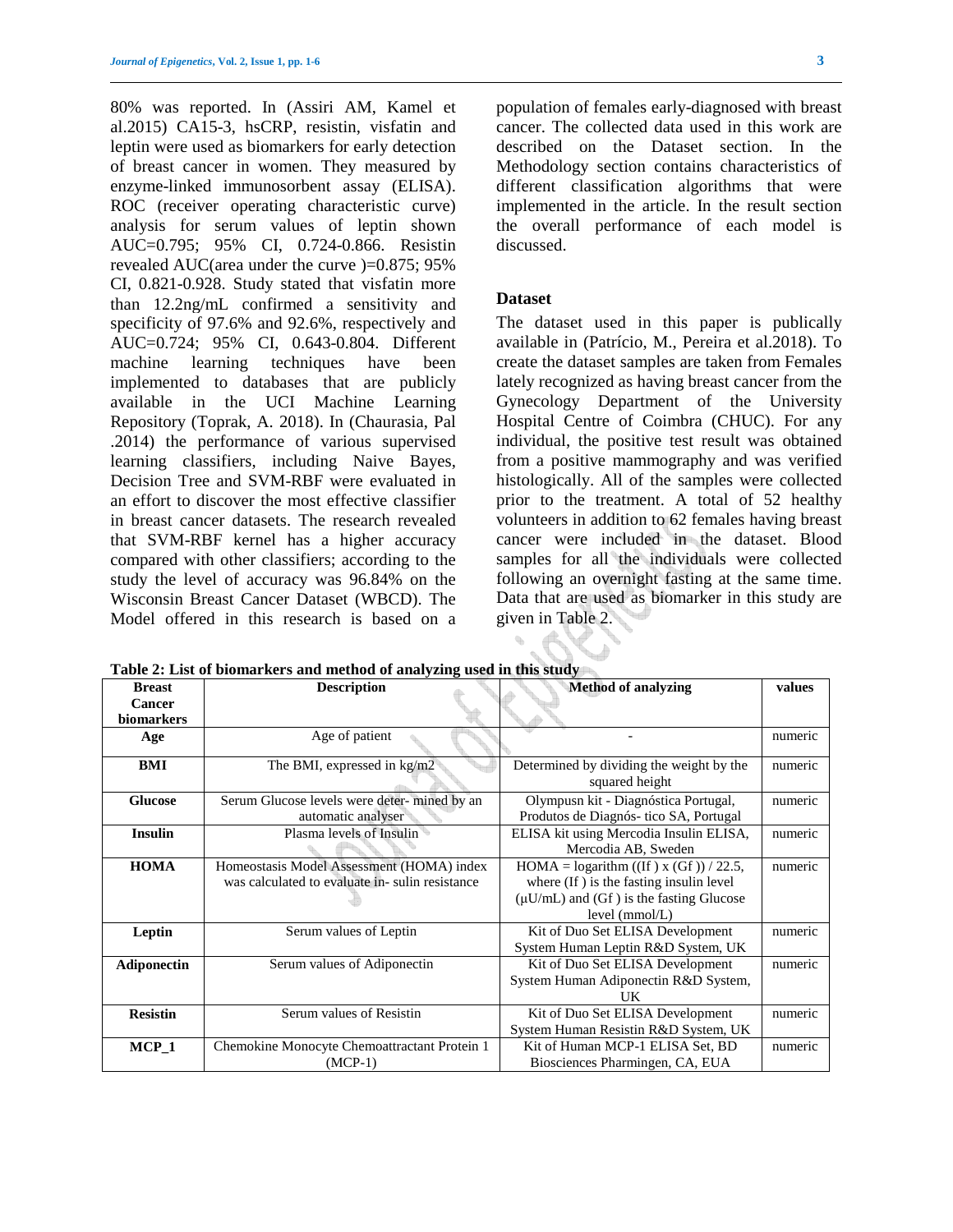#### **Methodology**

Several classification algorithms were implemented in this study namely; Logistics Regression, Naïve Bayes, K- Nearest Neighbor (KNN), Discriminant Analysis, Support Vector Machines (SVM) and Random Tree algorithms. Characteristics of different classification algorithms applied in this work are given in Table 3.

| Table 3: Characteristics of different classification algorithms |  |  |  |
|-----------------------------------------------------------------|--|--|--|
|-----------------------------------------------------------------|--|--|--|

| <b>Classifier Type</b>     | <b>Prediction Speed</b> | <b>Memory Usage</b> | <b>Interpretability</b> | <b>Model Flexibility</b> |
|----------------------------|-------------------------|---------------------|-------------------------|--------------------------|
| <b>Medium Gaussian SVM</b> | Binary: Fast            | Binary: Medium      | Hard                    | Medium                   |
|                            | Multiclass: Slow        | Multiclass: Large   |                         |                          |
| <b>Weighted KNN</b>        | Medium                  | Medium              | Hard                    | Medium                   |
| <b>Linear Discriminant</b> | Fast                    | Low                 | Easy                    | Low                      |
| <b>Logistic Regression</b> | Fast                    | Medium              | Easy                    | Low                      |
| <b>Medium Tree</b>         | Fast                    | Low                 | Easy                    | Medium                   |
| <b>Kernel Naive Baves</b>  | Slow                    | Medium              | Easy                    | Medium                   |
| <b>RUSBoost Trees</b>      | Fast                    | Low                 | Hard                    | Medium                   |
|                            |                         |                     |                         |                          |

#### **Result**

Considering Table 4 and Figure 1 Two classification algorithms namely Gaussian SVM and Weighted KNN have the best performance in comparison to others. Weighted KNN has the highest rate in sensitivity that was near 80% and the specificity rate was about 79%. The algorithm also had the best performance in case of precision that was close to 82%. However, taking into consideration the value of AUC (area under curve) the Gaussian SVM has the highest value which was 0.85.

| Tuoit II Tuitoi munto ol unittivitti vauonneuvion ul olitumio |          |                    |                    |                   |                  |      |
|---------------------------------------------------------------|----------|--------------------|--------------------|-------------------|------------------|------|
| <b>Methods</b>                                                | Accuracy | <b>Sensitivity</b> | <b>Specificity</b> | <b>Error</b> rate | <b>Precision</b> | AUC  |
|                                                               |          |                    |                    |                   |                  |      |
| <b>Medium Gaussian SVM</b>                                    | 0.7844   | 0.7812             | 0.7692             | 0.2155            | 0.8095           | 0.85 |
| <b>Weighted KNN</b>                                           | 0.7844   | 0.7968             | 0.7884             | 0.2155            | 0.8196           | 0.82 |
| <b>Logistic Regression</b>                                    | 0.7672   | 0.75               | 0.7884             | 0.2327            | 0.8135           | 0.78 |
| <b>Ensemble RUSBoosted</b>                                    | 0.75     | 0.7656             | 0.7307             | 0.25              | 0.7777           | 0.82 |
| <b>Trees</b>                                                  |          |                    |                    |                   |                  |      |
| <b>Linear Discriminant</b>                                    | 0.7413   | 0.7031             | 0.7884             | 0.2586            | 0.8035           | 0.78 |
| <b>Medium Tree</b>                                            | 0.7155   | 0.7343             | 0.6923             | 0.2844            | 0.7460           | 0.77 |
| <b>Kernel Naive Baves</b>                                     | 0.6724   | 0.6562             | 0.6923             | 0.3275            | 0.7241           | 0.77 |

Figure 1 indicates the performance of different classification algorithms in case of accuracy, sensitivity, specificity, error rate, precision and the value of AUC.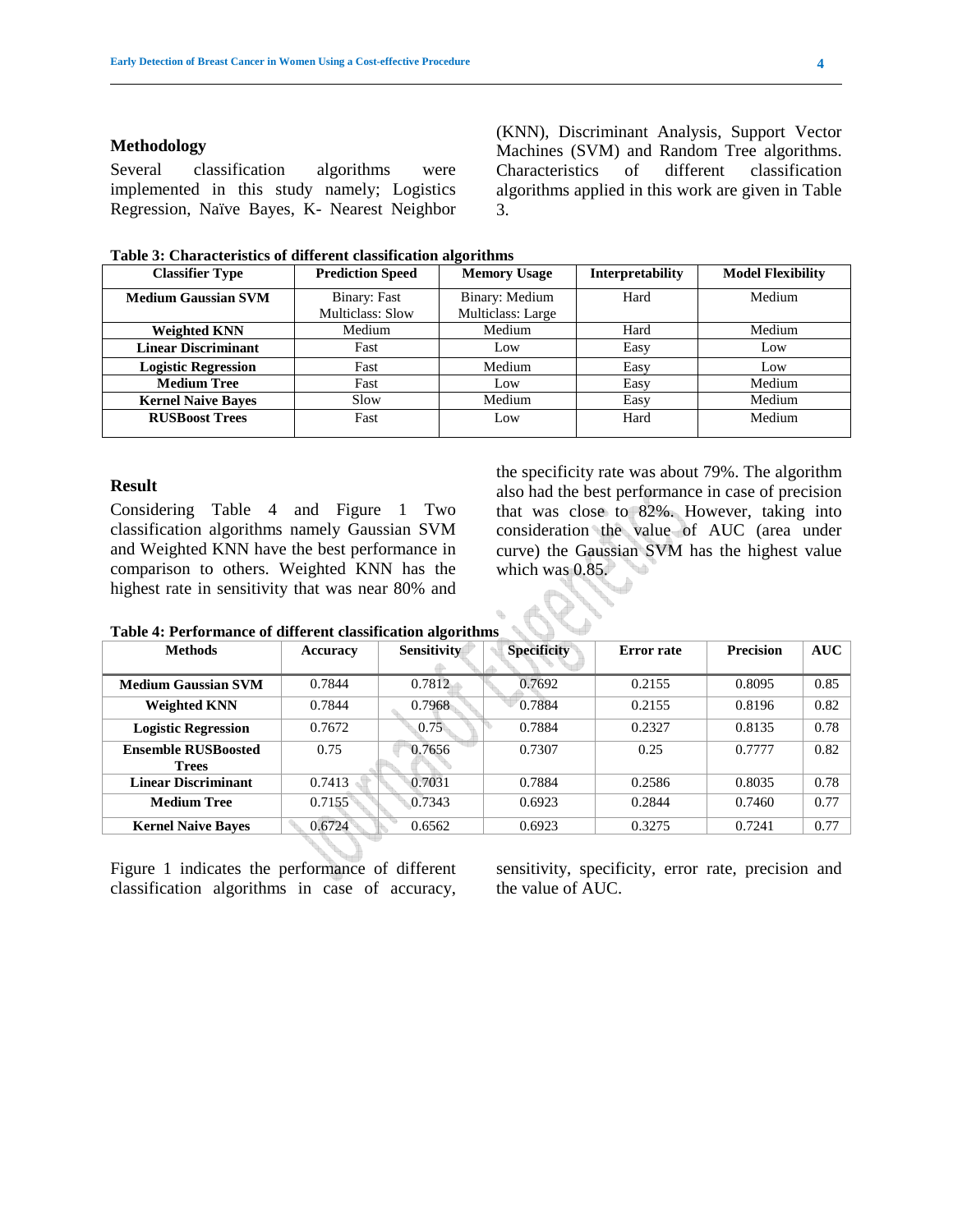

**KNN;3=Logistic Regression;4=Ensemble RUSBoosted Trees;5=Linear Discriminant;6=Medium Tree;7=Kernel Naive Bayes)** 

Figure 2. displays the performance of different classification algorithms in case of ROC curves

generated with nine predictors as mentioned earlier in the cross-validation procedure.